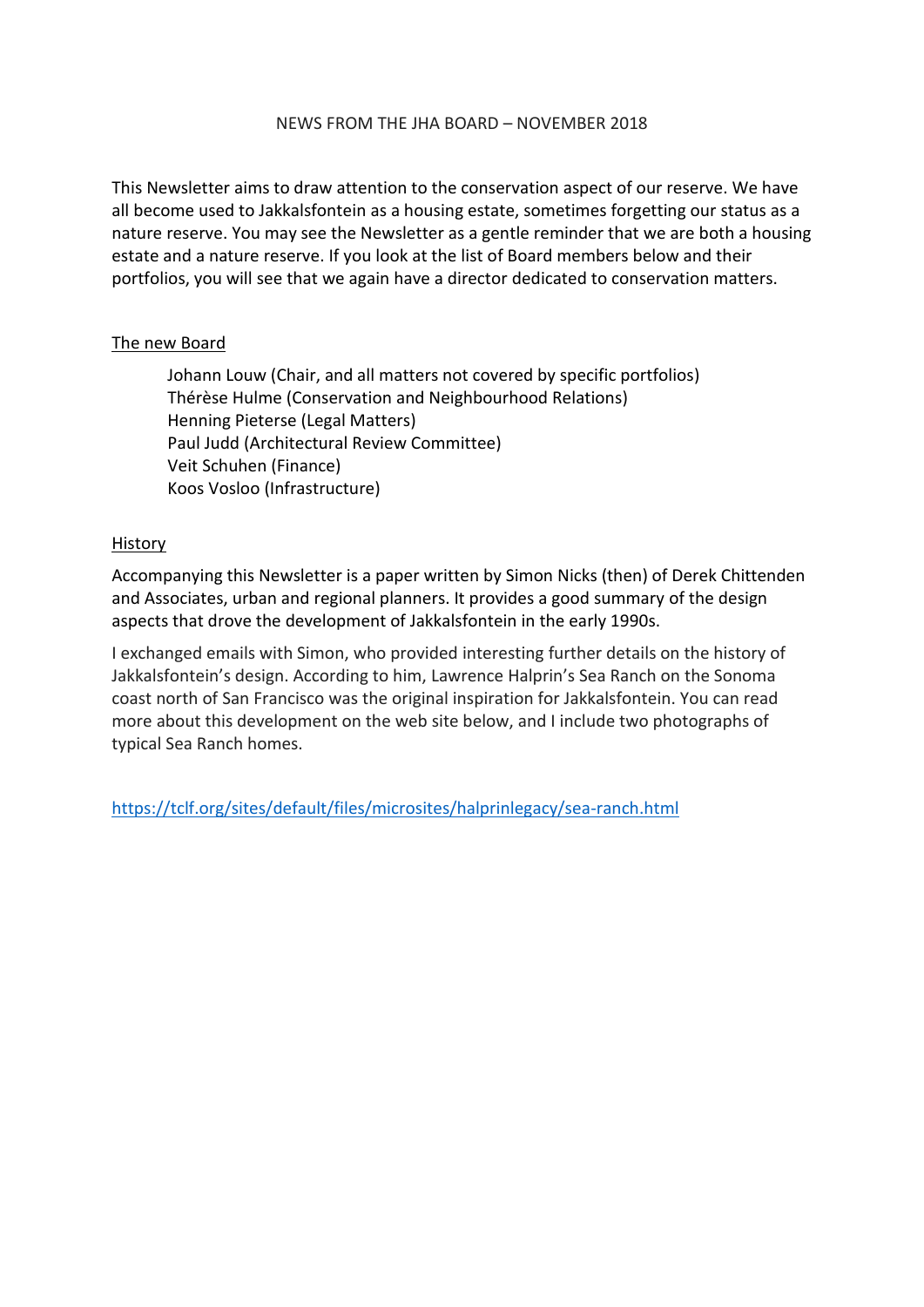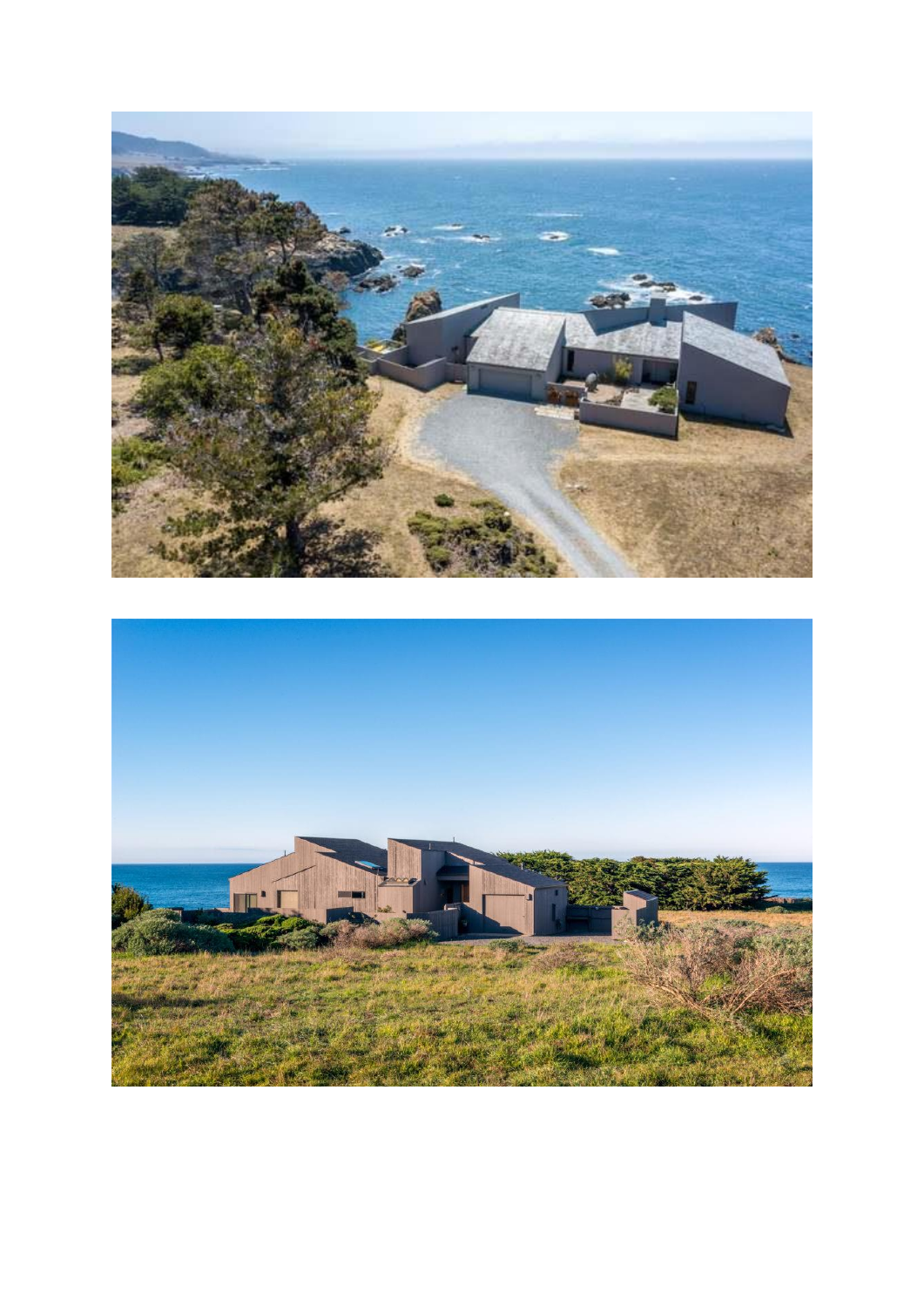Gawie Fagan's House Swanepoel at St Francis Bay served as the model for the unique shape of roofs at Jakkalsfontein – see the photographs below.





# Three major projects

The Board has identified three major projects for the new year: the Reserve's security plan; a solar farm; and a review of the current Design Manual. It is likely that we will need special general meetings for each of these matters to be finalised.

The proposed plans of developing a solar farm are fairly well advanced, but it is likely that we would need an environmental impact assessment before we can put proposals before the JHA. The Newsletter of August 2018 contains a bit more information about the solar farm. Homeowners will be kept informed about developments in this regard.

The Board intends to bring the security situation to the JHA for consideration before the next AGM. At such a meeting, the homeowners will be provided with a summary of the security arrangements as they are at the time, as well as different scenarios for the future, plus projected costs.

A start has been made already with a review of the Design Manual, but the review is planned to happen mostly in 2019. As discussed at the recent AGM, homeowners are encouraged to send proposals and considerations to us, via [admin@jkf.co.za,](mailto:admin@jkf.co.za) or to participate in discussions on the *Slack* site.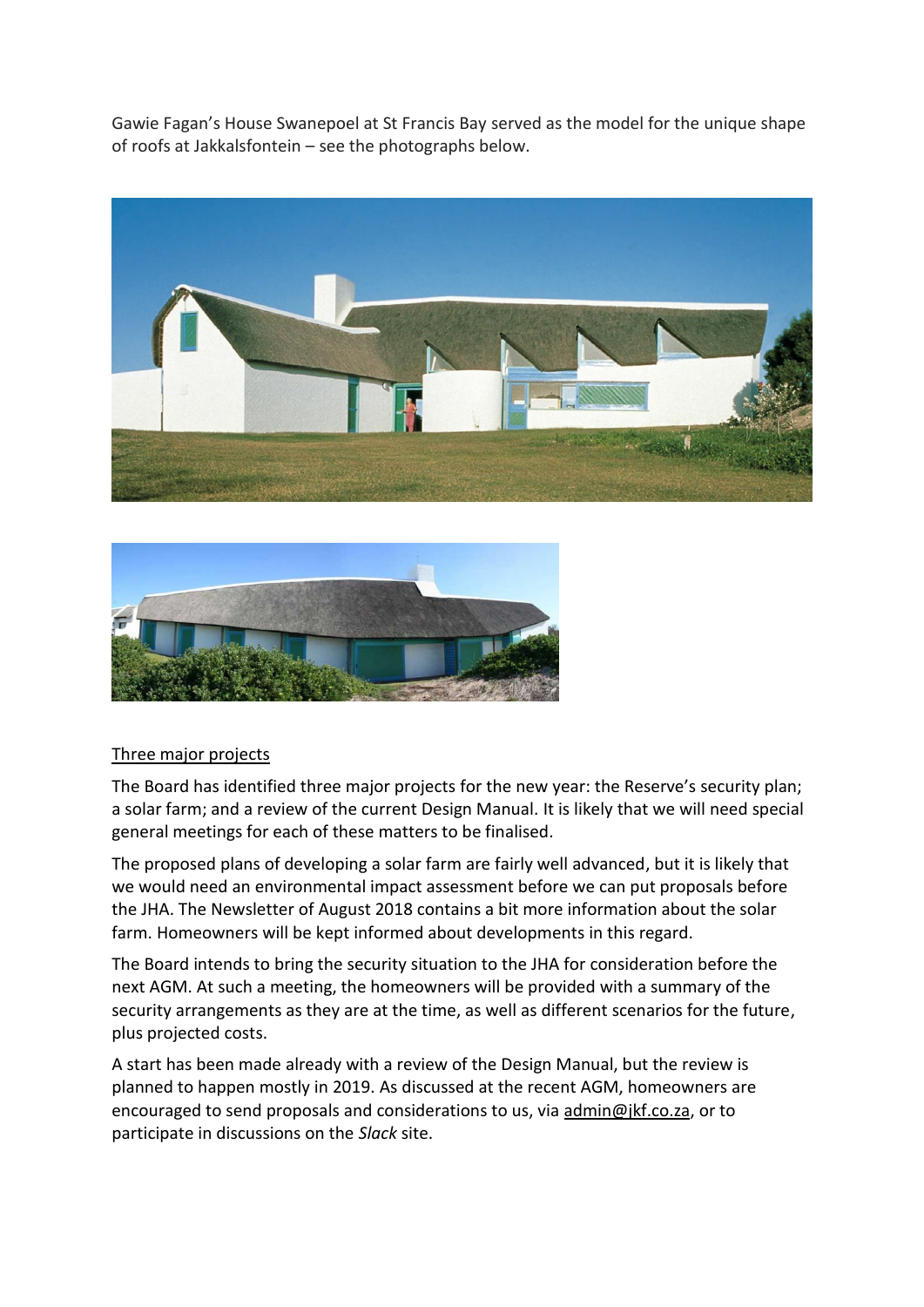### Day visitors, guests, and home rentals

There is evidence that Jakkalsfontein is becoming increasingly popular for visitors in all three the categories mentioned above.

The Management Plan contains a policy on day visitors. It allows for a maximum of 30 visitors per day from 8h30 to 16h30 on public holidays and weekends, and 7h30 to 17h30 on weekdays. No overnighting is permitted and the privately owned housing clusters are off limits to day visitors. Day visitors are escorted by a ranger on foot or off-road vehicle along designated tracks. Potential buyers who wish to view houses on sale are escorted by one of the resident estate agents on the Reserve.

At present there is no policy regarding guests and home rentals, and the Board is of the opinion that such a policy must be put in place. The Board is working on it and will convey developments to homeowners.

# Memorial benches

Over the years the practice of memorialising deceased homeowners has resulted in quite a few memorial benches placed on the Reserve. Homeowners might not be aware of it, but the approval of such structures has been subject to a set of guidelines, developed by the 2015 Board. These include, for example, considerations such as who may apply for such a bench, its positioning, their overall number, and appearance.

The current Board is of the opinion that we have reached the maximum number of such benches that can be allowed. If there are homeowners who wish to continue with this tradition, we encourage you to think of other creative ways to achieve the same end. Nevertheless, you are reminded that we are guided by our Management Plan, which in Section 8.1 states: "In order to maintain the historical and nature conservation character of the Reserve, the positioning of man - made features e.g. benches, litter bins, signboards, memorials and bird hides is limited to intensive use zones (i.e. entrance gate, tar /gravelled roads, farmyard, resort centre and housing clusters)".

# Springbok

Homeowners present at the AGM expressed a preference for the springbok to be released into the Reserve, if approval is granted by CapeNature. We have been advised as follows by Conservation Services of CapeNature: "I would **not support** the release of springbok in a free roaming state onto Jakkalsfontein prior to adequate fencing being put into place and the supply of adequate habitat for the animals. The option of the translocation to the other property mentioned should rather be considered than release on Jakkalsfontein".

As a result of this advice, the Board will be going ahead with trying to sell the springbok. We would like to give homeowners first option on buying the springbok. If you are interested, please contact the Office (admin@jkf.co.za), submitting the price you are prepared to pay, transport arrangements, and the ultimate destination of the animals. You are also reminded that you will be responsible for all costs, including obtaining a permit from Cape Nature to transport the springbok.